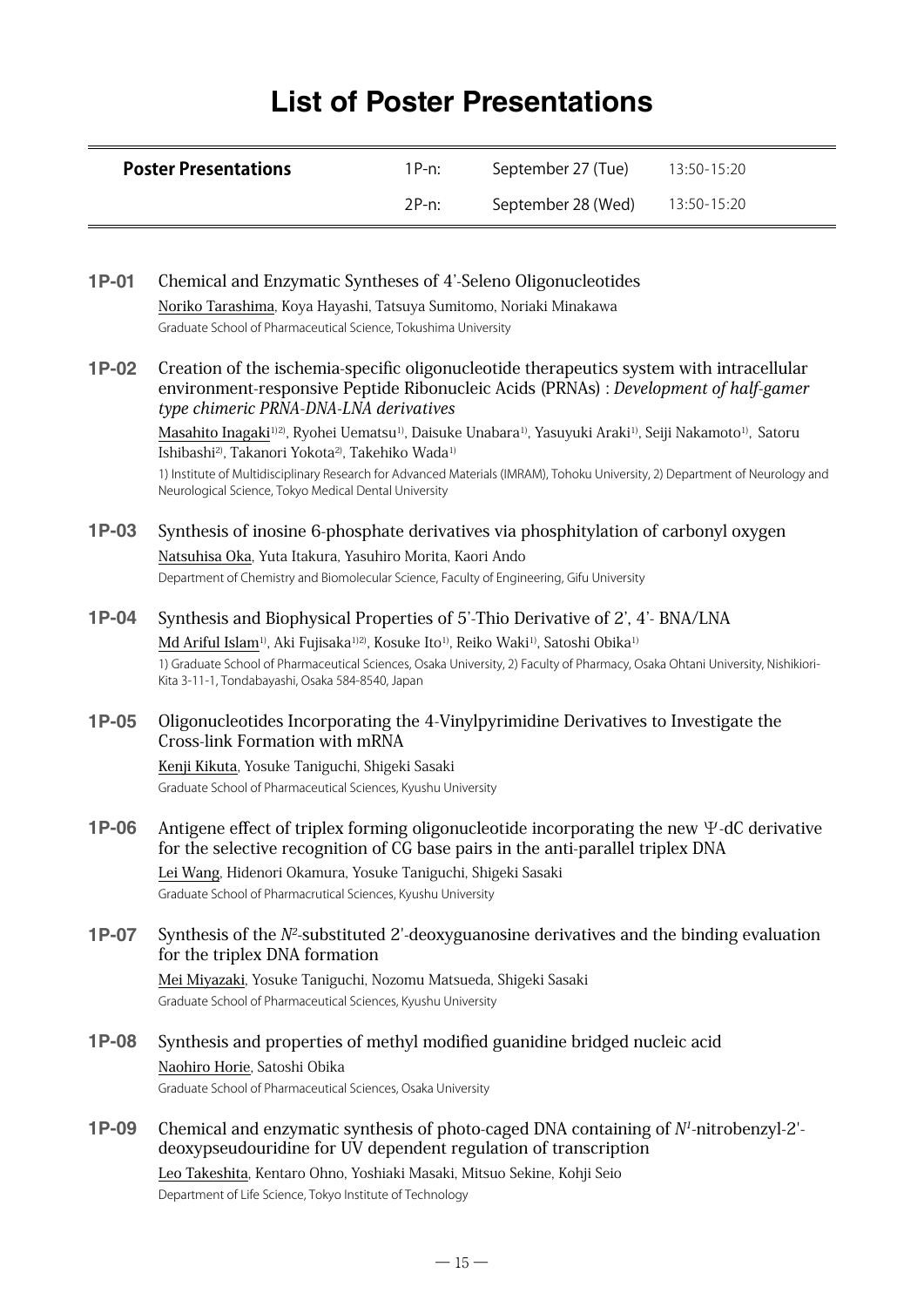## **1P-10** NEW PROTOCOL FOR PIXYLATION AND INVENTION OF NEW PIXYLATING REAGENTS FOR PRIMARY ALCOHOL IN NUCLEOSIDES

Shyamapada Banerjee<sup>1)</sup>, Srishylam Penjarla<sup>1)</sup>, Raji Reddy Akiti<sup>1)</sup>, Yogesh S Sanghvi<sup>2)</sup> 1) Research and Development, Sapala Organics Private Limited, 2) Rasayan Inc., USA

#### **1P-11** Synthesis, Photophysical Properties, and Enzymatic Incorporation of an Emissive Thymidine Analogue

#### Izumi Okamura<sup>1)</sup>, Soyoung Park<sup>1)</sup>, Hiroshi Sugiyama<sup>1)2)</sup>

1) Department of Chemistry, Graduate School of Science, Kyoto University, 2) Institute for Integrated Cell-Material Sciences (iCeMS), Kyoto University

**1P-12** Design of the reactive nucleoside analogs and its incorporation into the oligonucleotides for the site-selective chemical modification of 2'-hydroxyl group of RNA

Hayate Takasaki, Yrie Hadano, Yosuke Taniguchi, Shigeki Sasaki Graduate School of Pharmaceutical Sciences, Kyushu University

#### **1P-13** Synthesis and Enzymatic properties of C-nucleoside Triphosphate Containing Pyridazin-3 one as a uracil analog

Takahito Tomori, Kento Nagaoka, Yuya Miyatake, Yoshiaki Masaki, Mitsuo Sekine, Kohji Seio Department of Life Science and Technology, Tokyo Institute of Technology

**1P-14** Investigation of stabilization and Zα protein interaction of Z-DNA induced by 2'-O-methyl-8-methylguanosine as a Z-DNA stabilizer

Thananjeyan Balasubramaniyam, Takumi Ishizuka, Yan Xu Division of Chemistry, Department of Medical Sciences, Faculty of Medicine, University of Miyazaki

#### **1P-15** Development of distance and orientation controlled FRET system using emissive dG-dC analogue pair

Ji Hoon Han<sup>1)</sup>, Seigi Yamamoto<sup>2)</sup>, Soyoung Park<sup>1)</sup>, Hiroshi Sugiyama<sup>1)3)</sup> 1) Department of Chemistry, Graduate School of Science, Kyoto University, 2) Graduate School of Pharmaceutical Sciences, Tokushima University, 3) Institute for Integrated Cell Material Sciences (iCeMS), Kyoto University

#### **1P-16** Delivery of antisense PNA-PEG conjugates modified with cell-penetrating signal and regulation of gene expression in cell

#### Toshihiko Sakurai<sup>1)</sup>, Yusuke Hamashita<sup>1)</sup>, Takashi Okuno<sup>2)</sup>, Naoki Kise<sup>1)</sup>

1) The Graduate School of Engineering, Tottori University, 2) Deprtment of Material and Biological Chemistry, Faculty of Science, Yamagata University

### **1P-17** Conformationally Restricted Guanosine Analogues Induce Topological Change in Human Telomeric DNA G-Quadruplexes

#### Takumi Ishizuka, Yan Xu

Division of Chemistry, Department of Medical Sciences, Faculty of Medicine, University of Miyazaki

#### **1P-18** Syntheses and properties of 8-halo-7-deazadGTP analogues for binding to the 8-oxodGTP repair enzymes

#### Yosuke Taniguchi, Yizhen Yin , Shigeki Sasaki

Graduate School of Pharmaceutical Sciences, Kyushu University

#### **1P-19** DNA Sequence-Specific Synthetic Gene Switches For Cell Fate Control

Junichi Taniguchi1), Ganesh Pandian Namasivayam2), Toshikazu Bando1), Hiroshi Sugiyama1)2) 1) Department of Chemistry, Graduate School of Science, Kyoto University, 2) Institute for Integrated Cell-Material Sciences (iCeMS), Kyoto University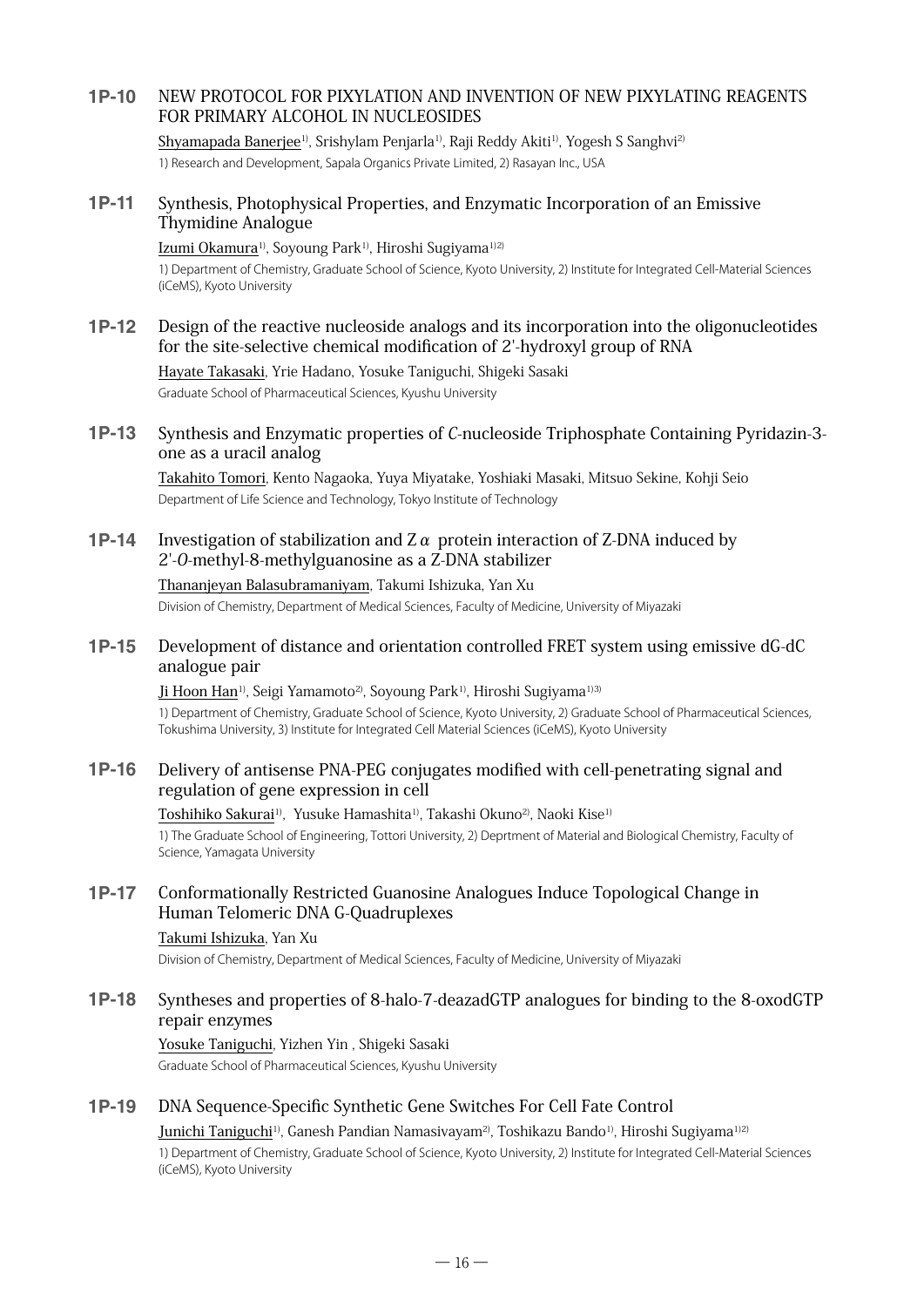### **1P-20** Synthesis of chemically modified siRNAs bearing high affinity molecules for human Argonaute 2 PAZ domain and their biological properties

Yoshiaki Kitamura<sup>1)</sup>, Yuki Nagaya<sup>2)</sup>, Kazuhito Kondo<sup>1)</sup>, Ryo Asakura<sup>1)</sup>, Qin Ren<sup>2</sup>), Mahmoud Kandeel<sup>1)</sup>, Aya Shibata<sup>1)</sup>, Masato Ikeda<sup>1)2)</sup>, Yukio Kitade<sup>1)3)</sup>

1) Graduate School of Engineering, Gifu University, 2) United Graduate School of Drug Discovery and Medical Information Sciences, Gifu University, 3) Faculty of Engineering, Aichi Institute of Technology

#### **1P-21** Base Pair Recognition of Alpha-deoxyribonucleosides with Unmodified Nucleobase and 8-Oxo-adenine in Antiparallel DNA Triplex

Takeshi Inde, Yoshiaki Masaki, Mitsuo Sekine, Kohji Seio Department of Life Science, Tokyo Institute of Technology

#### **1P-22** Oligonucleotide derivatives with phosphoryl phosphazene groups: synthesis and some properties

Alesya Fokina<sup>1)</sup>, Valeria Apukhtina<sup>1)2)</sup>, Boris Chelobanov<sup>1)2)</sup>, Ekaterina Burakova<sup>1)</sup>, Masayuki Fujii<sup>3)</sup>, Dmitry Stetsenko<sup>1)2)</sup>

1) Institute of Chemical Biology and Fundamental Medicine, Siberian Branch of the Russian Academy of Sciences, 2) Novosibirsk State University, 3) Kindai University

**1P-23** DNA circuit-based catalytic amplification of the luminescent lanthanide complexes Yukina Azuma, Yusuke Kitamura, Toshihiro Ihara

Division of Materials Science, Faculty of Advanced Science and Technology, Kumamoto University

#### **1P-24** Stabilization mechanism of G-quadruplex modified with oligoethylene glycols by dispersion force

Tatsuya Ohyama<sup>1)</sup>, Hisae Tateishi-Karimata<sup>1)</sup>, Peter Podbevsek<sup>2)</sup>, Takahiro Muraoka<sup>3)</sup>, Kazushi Kinbara<sup>3</sup>, Shigenori Tanaka<sup>4)</sup>, Janez Plavec<sup>2)</sup>, Naoki Sugimoto<sup>1)5)</sup>

1) Frontier Institute for Biomolecular Engineering Research (FIBER), Konan University, 2) Slovenian NMR Center, National Institute of Chemistry, Slovenia, 3) Graduate School of Bioscience and Biotechnology, Tokyo Institute of Technology, 4) Department of Computational Science, Graduate School of System Infomatics, Kobe University, 5) Graduate School of Frontiers of Innovative Research in Science and Technology (FIRST), Konan University

### **1P-25** Effect of cyclic naphthalene diimide on the topology dependent replication reaction Shuntaro Takahashi<sup>1)</sup>, Hiromichi Okura<sup>1)</sup>, Shinobu Sato<sup>2)</sup>, Shigeori Takenaka<sup>2)</sup>, Naoki Sugimoto<sup>1)3)</sup>

1) Frontier Institute for Biomolecular Engineering Research (FIBER), Konan University, 2) Department of Applied Chemistry, Kyushu Institute of Technology, 3) Graduate School of Frontiers of Innovative Research in Science and Technology (FIRST), Konan University

## **1P-26** Effect of molecular crowding on the nucleotide selectivity of RNA polymerase

#### Hiromichi Okura<sup>1)</sup>, Shuntaro Takahashi<sup>1)</sup>, Naoki Sugimoto<sup>1)2)</sup>

1) Frontier Institute for Biomolecular Engineering Research (FIBER), Konan University, 2) Graduate School of Frontiers of Innovative Research in Science and Technology (FIRST), Konan University

### **1P-27** Stabilization of A-form nucleic acid by synthetic cationic copolymers

Yu-ki Zouzumi<sup>1)</sup>, Nonoka Yamaguchi<sup>1)</sup>, Naohiko Shimada<sup>2)</sup>, Shu-ichi Nakano<sup>1)</sup>, Naoki Sugimoto3<sup>14)</sup>, Atsushi Maruyama<sup>2)</sup>, Daisuke Miyoshi<sup>1)</sup>

1) Faculty of Frontiers of Innovative Research in Science and Technology (FIRST), Konan University,

2) Department of Biomolecular Engineering, Graduate School of Bioscience and Biotechnology, Tokyo Institute of Technology, 3) Frontier Institute for Biomolecular Engineering Research (FIBER), Konan University, 4) Graduate school of Frontiers of Innovative Research in Science and Technology (FIRST), Konan University

### **1P-28** effects of epigenetic modifications of histone tails on transcriptional efficiency

Kohei Murata<sup>1)</sup>, Shu Higashida<sup>1)</sup>, Smritimoy Pramanik<sup>2)</sup>, Naoki Sugimoto<sup>213)</sup>, Daisuke Miyoshi<sup>11</sup>

1) Faculty of Frontiers of Innovative Research in Science and Technology (FIRST), Konan University, 2) Frontier Institute for Biomolecular Engineering Research (FIBER), Konan University, 3) Graduate school of Frontiers of Innovative Research in Science and Technology (FIRST), Konan University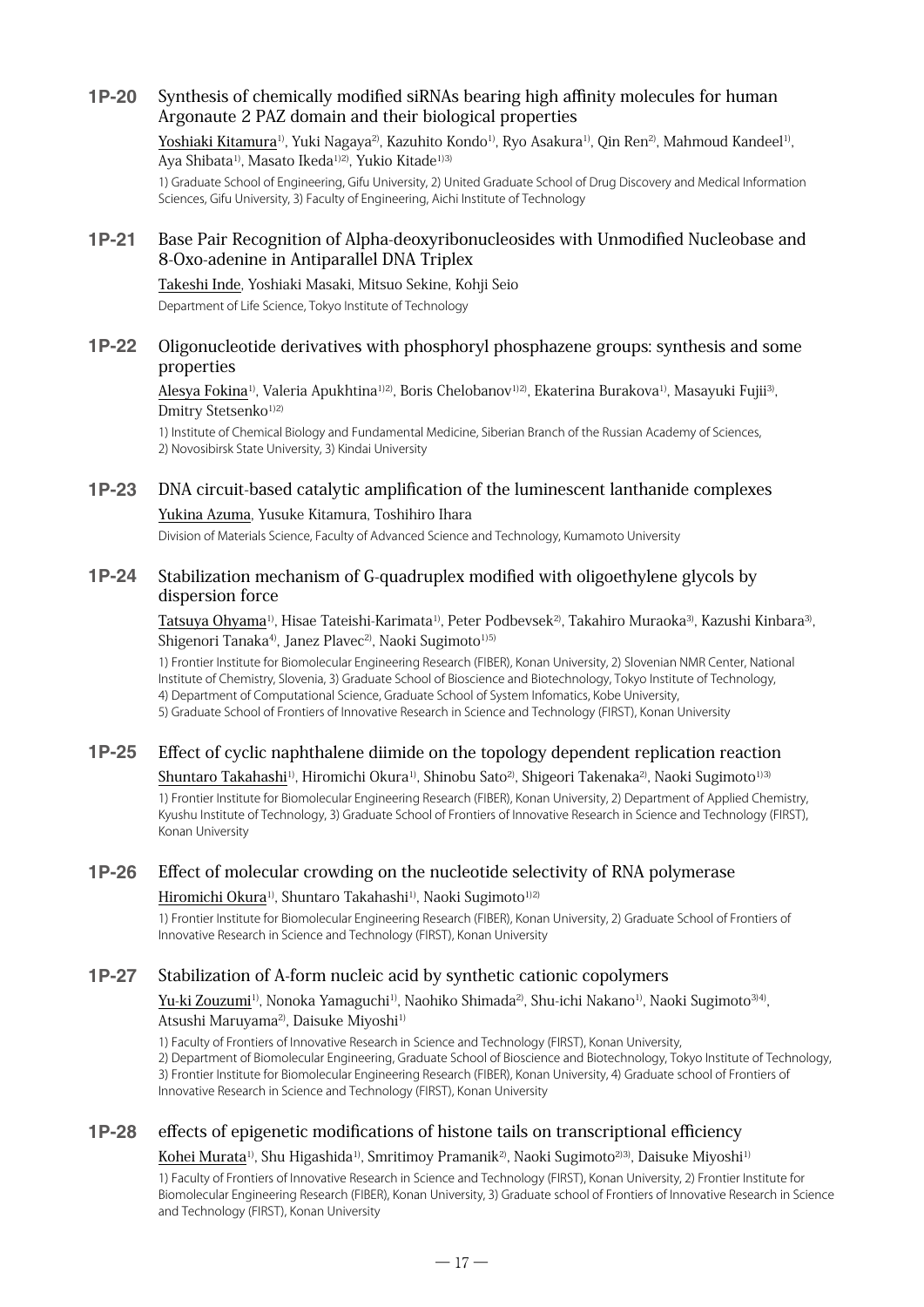#### **1P-29** Hairpin-G-quadruplex conformational transition affects gene expression in cells

#### Tamaki Endoh<sup>1)</sup>, Naoki Sugimoto<sup>1)2)</sup>

1) Frontier Institute for Biomolecular Engineering Research (FIBER), Konan University, 2) Graduate School of Frontiers of Innovative Research in Science and Technology (FIRST), Konan University

#### **1P-30** Withdrawal

- **1P-31** Synthesis of Natural-like Cross-linked duplex RNA and its properties Madoka Eurika Hazemi, Kazumitsu Onizuka, Ken Yamada, Fumi Nagatsugi Institute of Multidisciplinary Research for Advanced Materials, Tohoku University
- **1P-32** Investigation of G-quadruplex transformation in G-rich template during transcription

Ye Teng<sup>1)</sup>, Hisae Tateishi-Karimata<sup>1)</sup>, Naoki Sugimoto<sup>1)2)</sup>

1) Frontier Institute for Biomolecular Engineering Research (FIBER), Konan University, 2) Graduate School of Frontiers of Innovative Research in Science and Technology (FIRST), Konan University

#### **1P-33** Fluorescence detection of mismatch repair in cells

Shunsuke Ito, Isao Kuraoka, Shigenori Iwai Graduate School of Engineering Science, Osaka University

#### **1P-34** Development of novel chemical ligation reaction for RNA strands

Ryota Oikawa1), Hideto Maruyama2), Mayu Hayakawa1), Naoko Abe1), Yasuaki Kimura1), Hiroshi Abe1)2) 1) Department of Chemistry, Graduate School of Science, Nagoya University, 2) Faculty of Pharmaceutical Science, Hokkaido Universtiy

#### **1P-35** The effect of 5-substitution of pyrimidine base in DNA photo-cross-linking using 3-cyanovinylcarbazole

Shigetaka Nakamura, Hayato Kawabata, Hodaka Muramatsu, Kenzo Fujimoto Department of Advanced Science and Technology, JAIST

### **1P-36** Detection of DNA B-Z transition by 19F NMR based on 19F chemical shift change

Hui Yang, Chihiro Hirata, Shigetaka Nakamura, Kenzo Fujimoto School of Materials Science, Japan Advanced Institute of Science and Technology

#### **1P-37** Nucleosome assembly alters the accessibility of the antitumor agent duocarmycin  $B_2$  to duplex DNA

Tingting Zou<sup>1)</sup>, Seiichiro Kizaki<sup>1)</sup>, Ganesh Namasivayam Pandian<sup>2</sup>), Hiroshi Sugiyama<sup>1)2)</sup> 1) Department of Chemistry, Kyoto University, 2) Nstitute for Integrated Cell-Material Sciences (iCeMS) Kyoto University, Yoshida Ushinomiya-cho, Sakyo, Kyoto 606-8502 (Japan)

## **1P-38** RNA FISH using 3-cyanovinylcarbazole-modified ODNs as photo-cross-linking probe

Chinami Kano, Kei Toyosato, Shigetaka Nakamura, Takashi Sakamoto, Kenzo Fujimoto School of Materials science, JAIST

### **1P-39** Effects of hydrogen bonding on the cytosine deamination in photo-cross-linked DNA duplex

Siddhant Sethi, Takashi Sakamoto, Kenzo Fujimoto School of Materials Science, Japan Advanced Institute of Science and Technology

### **1P-40** Investigation of DNA Metalloenzymes for Asymmetric Catalysis

Soyoung Park<sup>1)</sup>, Izumi Okamura<sup>1)</sup>, Hiroshi Sugiyama<sup>1)2)</sup>

1) Department of Chemistry, Kyoto University, 2) Institute for Integrated Cell-Materials Science (iCeMS), Kyoto University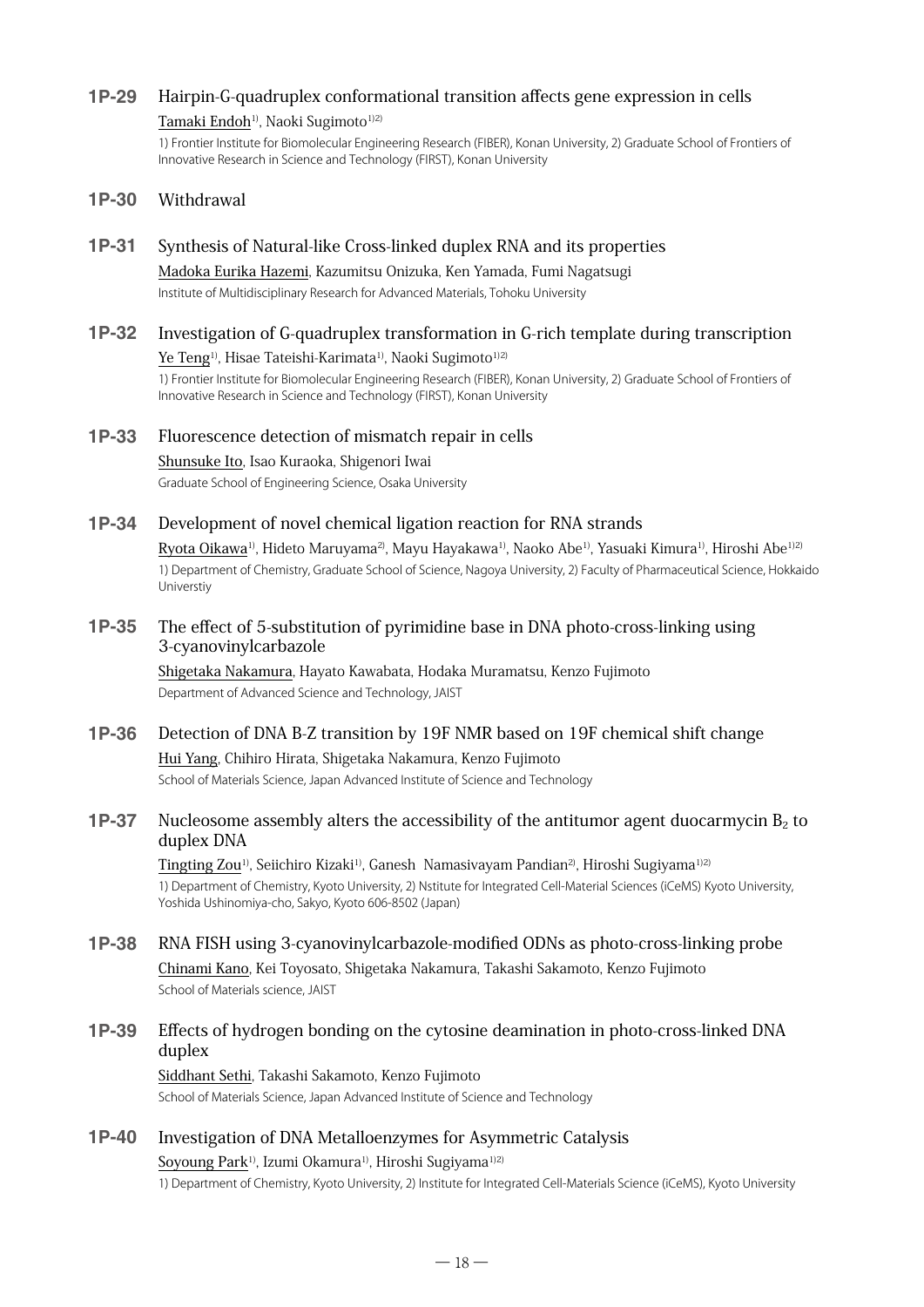## **1P-41**  $\mathbb{C} \rightarrow \mathbb{U}$  transition in DNA duplex using 3-vinylcarbazol analog mediated reversible photocross-linking

#### Yasuharu Takashima, Shigetaka Nakamura, Kenzo Fujimoto School of Materials science, JAIST

#### **1P-42** DNA-based organic synthesis using DNA-silica mineral

#### Sohei Sakashita<sup>1)</sup>, Soyoung Park<sup>1)</sup>, Hiroshi Sugiyama<sup>1)2)</sup>

1) Department of Chemistry, Graduate School of Science, Kyoto University, 2) Institute for Integrated Cell-Material Sciences (iCeMS), Kyoto University

## **1P-43** Analysis of the substrate binding of the (6–4) photolyase by fluorescence anisotropy assay Yuma Terai, Takahiro Yumiba, Junpei Yamamoto, Shigenori Iwai

Division of Chemistry, Graduate School of Engineering Science, Osaka University

## **1P-44** Screening of ribonucleopeptide receptor-based sensors by using fluorophore library Shun Nakano<sup>1)</sup>, Tomoki Tamura<sup>1)</sup>, Young-Tae Chang<sup>2)</sup>, Takashi Morii<sup>1)</sup>

1) Institute of Advanced Energy, Kyoto University, 2) Department of Chemistry, Faculty of Science, National University of Singapore

## **1P-45** Enantioselective hydration of  $\alpha, \beta$ -unsaturated ketones using DNA hybrid catalysts Ryota Hiraga<sup>1)</sup>, Soyoung Park<sup>1)</sup>, Hiroshi Sugiyama<sup>1)2)</sup>

1) Department of chemistry, Graduate School of Science, Kyoto University, 2) Institute for Integrated Cell-Material Sciences (iCeMS), Kyoto University

## **1P-46** The efficiency of cascade reactions by spatially organized enzymes on DNA scaffold

Eiji Nakata, Tien Anh Ngo, Masayuki Saimura, Takashi Morii Institute of Advanced Energy, Kyoto University

## **1P-47** A Novel Synthesis of Multiple DNA Conjugates

Masayuki Fujii<sup>1)</sup>, Yasuhiro Shinkai<sup>1)</sup>, Shinichi Kashihara<sup>1)</sup>, Hirohumi Fujii<sup>1)</sup>, Go Minematsu<sup>1)</sup>, Shohei Yoshinaga<sup>2</sup>, Aya Miyahara<sup>1</sup>, Alesya A Fokina<sup>2</sup>, Dmitry A Stetsenko<sup>2)3)</sup> 1) Department of Environmental & Biological Chemistry, Kindai University, 2) Institute of Chemical Biology and Fundamental Medicine, Siberian Branch of the Russian Academy of Sciences, 3) Novosibirsk State University

### **1P-48** A Novel Synthesis of Multiple RNA Conjugates

Masayuki Fujii<sup>1)</sup>, Yasuhiro Shinkai<sup>1)</sup>, Shohei Yoshinaga<sup>1)</sup>, Aya Miyahara<sup>1)</sup>, Shinichi Kashihara<sup>1)</sup>, Hirofumi Fujii<sup>1)</sup>, Go Minematsu<sup>1)</sup>, Alesha A Fokina<sup>2)</sup>, Dmitry A Stetsenko<sup>2)3)</sup> 1) Department of Environmental & Biological Chemistry, Kindai University, 2) Institute of Chemical Biology and Fundamental Medicine, Siberian Branch of the Russian Academy of Sciences, 3) Novosibirsk State University

## **1P-49** Post-synthetic conjugation of propargylamine at the 3' terminus of RNA: a versatile scaffold for RNA modification by copper-catalyzed alkyne-azide cycloaddition

Junpei Yamamoto, Shohei Ebisuda, Shigenori Iwai

Graduate School of Engineering Science, Osaka University

#### **1P-50** Solid-phase synthesis of DNA using base-unprotect 2'-deoxyribonucleside 5' -phosphites as monomer units

Takaaki Shinoda<sup>1)</sup>, Takuya Nakada<sup>2)</sup>, Yuki Mizushima<sup>2)</sup>, Hiroaki Ito<sup>1)</sup>, Yohei Nukaga<sup>1)</sup>, Takeshi Wada<sup>1)</sup> 1) Graduate School of Pharmaceutical Sciences, Tokyo University of Science, 2) Graduate School of Frontier Sciences, The University of Tokyo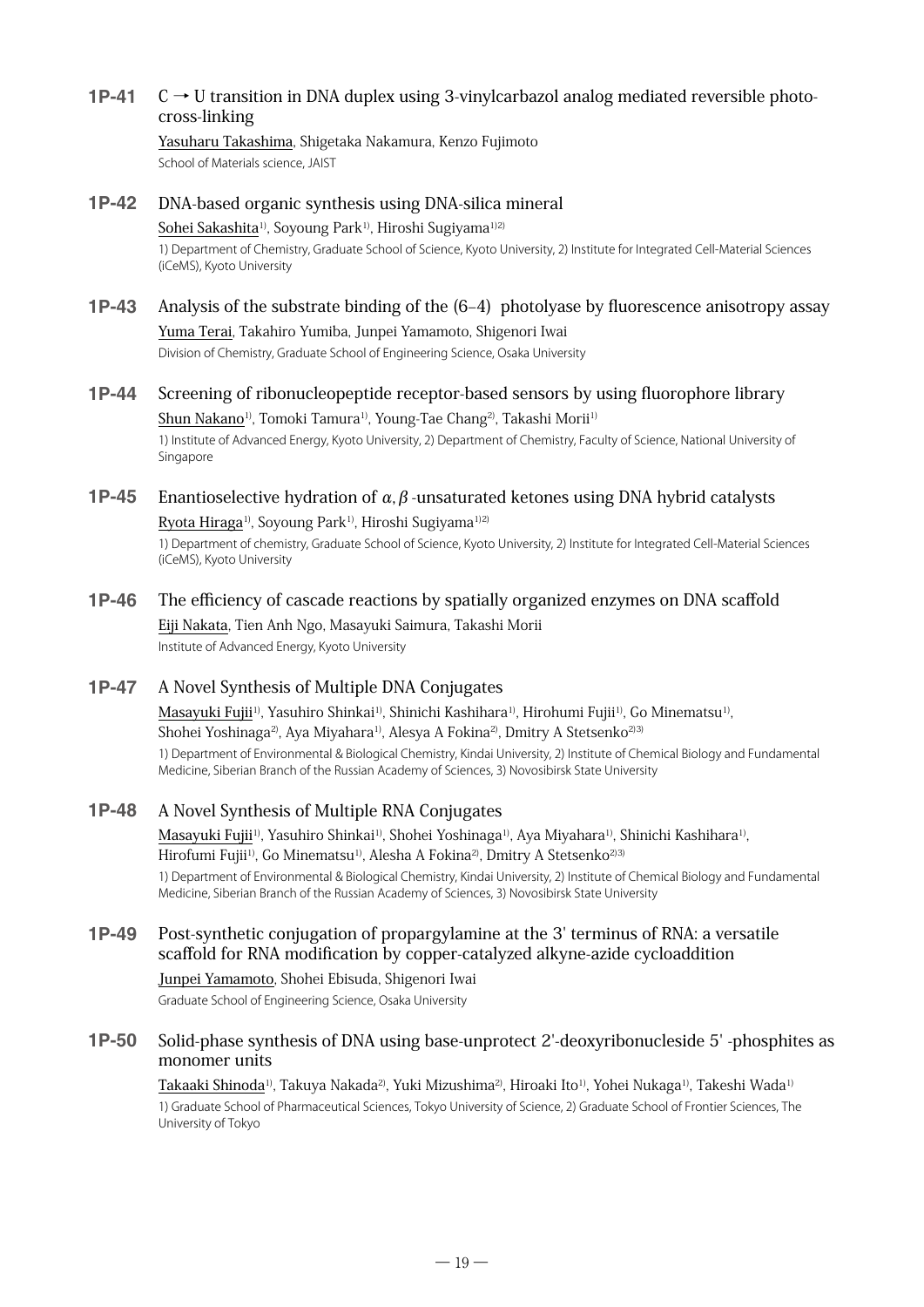### **1P-51** Stereocontrolled synthesis and properties of phosphorothioate DNA containing C5-modified pyrimidine derivatives

#### Reijiro Yoshino, Yohei Nukaga, Rintaro Hara, Takeshi wada

Graduate School of Pharmaceutical Sciences, Tokyo University of Science

#### **1P-52** Development of the allele specific PCR under the low ion PCR condition

Fumie Takei<sup>1)</sup>, Misaki Akiyama<sup>2)</sup>, Kazuyuki Nobusawa<sup>3)</sup>, Norhayati Binti Sabani<sup>2)</sup>, Kazuhiko Nakatani<sup>2)</sup>, Ichiro Yamashita<sup>3)</sup>

1) Faculty of Medicine, Natioanl Defencse Medical College, 2) The Institute of Scientific and Industrial Research (ISIR), Osaka University, 3) Graduate School of Engineering, Osaka University

**1P-53** RCT by T7 RNA polymerase on a DNA catenane template without promoter sequence Qi Li, Guangqi Wu, Xingguo Liang, Wei Wu, Ping Dong, Jing Li, Yiqiao Fan College of Food Science and Engineerig, Ocean Universtity of China

#### **1P-54** Influences of Zn(Ⅱ) and Mn(Ⅱ) ions on fidelity of DNA polymerases

Riyo Sugimachi, Natsumi Tanaka, Tatsuya Funai, Yuki Miyazaki, Junsuke Hayashi, Shun-ichi Wada, Hidehito Urata Osaka University of Pharmaceutical Sciences

**1P-55** Construction of a structurally diverse library of ribonucleopeptides Tomoki Tamura, Shun Nakano, Takashi Morii Institute of Advanced Energy, Kyoto University

### **1P-56** A label-free, superstructure-based electrochemical assay for signal-amplified DNA methyltransferase activity detection

Hui Zhang, Yin Yang, Chenxin Cai College of Chemistry and Materials Science, Nanjing Normal University

## **1P-57** DNA cleavage at the AP site by nucleobase-polyamine conjugates Yukiko Abe, Shigeki Sasaki Graduate School of Pharmaceutical Sciences, Kyushu University

#### **1P-58** DNA analysis based on template-directed formation and release of ruthenium-platinum complex

Ryo Funaki, Yusuke Kitamura, Toshihiro Ihara Division of Materials Science, Faculty of Advanced Science and Technology, Kumamoto University

## **1P-59** Metallo-regulation of the global structure of DNA conjugate carrying terpyridine units Yuya Nariai, Yusuke Kitamura, Toshihiro Ihara

Division of Materials Science, Faculty of Advanced Science and Technology, Kumamoto University

## **1P-60** Structural and crystal polymorphisms of RNA G-quadruplex formed by r(UGGGGU) Masayoshi Kokaku<sup>1)</sup>, Masayuki Tera<sup>2)</sup>, Jiro Kondo<sup>1)3)</sup>

1) Graduate School of Science and Technology, Sophia University, 2) Bioorganic Research Institute, Suntory Foundation for Life Sciences, 3) Department of Materials and Life Sciences, Sophia University

#### **1P-61** Fabrication and crystallization of silver-DNA hybrid nanowire

Yoshinari Tada<sup>1)</sup>, Takenori Dairaku<sup>2)</sup>, Hisao Saneyoshi<sup>3)</sup>, Yoshiyuki Tanaka<sup>2)4)</sup>, Akira Ono<sup>3)</sup>, Jiro Kondo<sup>1)5)</sup>

1) Graduate School of Science and Technology, Sophia University, 2) Graduate School of Pharmaceutical Sciences, Tohoku University, 3) Department of Material and Life Chemistry, Kanagawa University, 4) Faculty of Pharmaceutical Sciences, Tokushima Bunri University, 5) Department of Materials and Life Sciences, Sophia University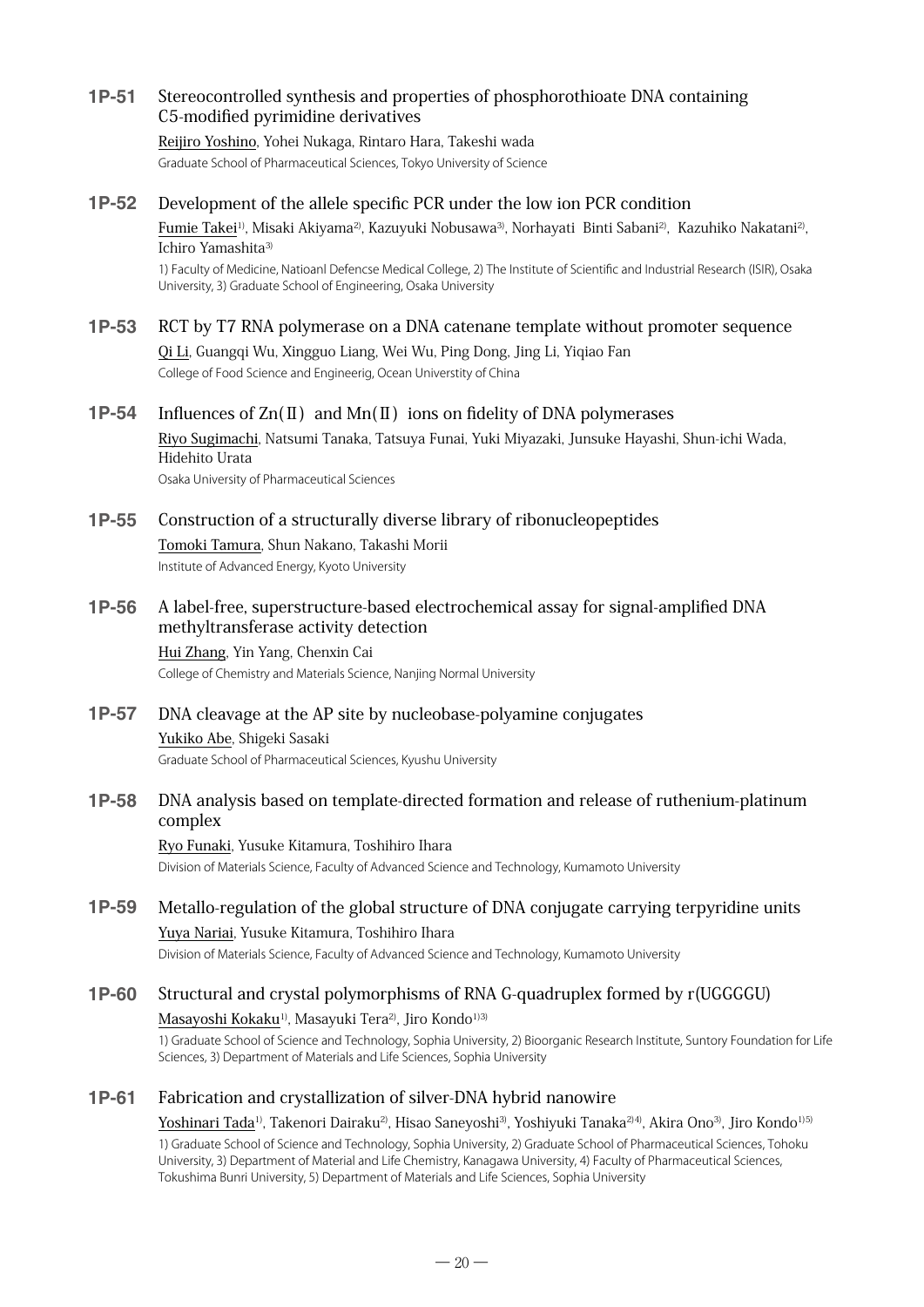#### **2P-01** Theoretical approach to the property and reaction design of DNA/proteins by throughspace/bond interaction analysis and elongation method

#### Yuuichi Orimoto<sup>1)</sup>, Yuriko Aoki<sup>1)2)</sup>

1) Kyushu University, Department of Material Sciences, Faculty of Engineering Sciences, 2) Japan Science and Technology Agency, CREST

#### **2P-02** Recognition and Visualization of Human Telomeres by Pyrrole-Imidazole Polyamides

Yusuke Kawamoto<sup>1)</sup>, Asuka Sasaki<sup>23)</sup>, Anandhakumar Chandran<sup>1)</sup>, Kaori Hashiya<sup>1)</sup>, Satoru Ide<sup>23)</sup>, Toshikazu Bando<sup>1)</sup>, Kazuhiro Maeshima<sup>2)3)</sup>, Hiroshi Sugiyama<sup>1)4)</sup>

1) Department of Chemistry, Graduate School of Science, Kyoto University, 2) Structural Biology Center, National Institute of Genetics, 3) Department of Genetics, School of Life Science, Graduate University for Advanced Studies (Sokendai), 4) Institute for Integrated Cell–Material Science (WPI–iCeMS), Kyoto University

#### **2P-03** Invention of K<sup>+</sup>-responsive Tat-binding RNA aptamer and hammerhead ribozyme, and in-cell NMR of nucleic acids

Yudai Yamaoki<sup>1)</sup>, Ayaka Kiyoishi<sup>2)</sup>, Tsukasa Mashima<sup>1)2)</sup>, Fumi Kano<sup>3)</sup>, Masayuki Murata<sup>4)</sup>, Takashi Nagata<sup>1)2)</sup>, Masato Katahira<sup>1)2)</sup>

1) Institute of Advanced Energy, Kyoto University, 2) Graduate School of Energy Science, Kyoto University, 3) Institute of Innovative Research, Tokyo Institute of Technology, 4) Graduate School of Arts and Sciences, The University of Tokyo

#### **2P-04** Effects of DNA sequence alteration on structure of a complex between heme and allparallel G-quadruplex

Yasuhiko Yamamoto, Yusuke Nakano, Yuki Moritaka, Yusaku Nakayama, Yuya Katahira, Hulin Tai, Tomokazu Shibata

Department of Chemistry, University of Tsukuba

#### **2P-05** Structural characterization of catalytic DNAs composed of heme and parallel G-quadruplexes

Yuya Katahira<sup>1)</sup>, Tomokazu Shibata<sup>1)</sup>, Toru Matsui<sup>1)</sup>, Kenji Morihashi<sup>1)</sup>, Akari Watanabe<sup>2)</sup>, Tomomi Nakao<sup>2</sup>, Sachiko Yanagisawa<sup>2)</sup>, Takashi Ogura<sup>2)</sup>, Yasuhiko Yamamoto<sup>1)</sup>

1) Dept. of Chem., Univ. of Tsukuba, Japan, 2) Grad. Sch. of Life Sci., Univ. of Hyogo, Japan

#### **2P-06** Crystal structures of the bacterial ribosomal RNA in complex with fluorinated aminoglycosides

#### Hiroki Kanazawa<sup>1)</sup>, Juan Pablo Maianti<sup>2)</sup>, Stephen Hanessian<sup>2)</sup>, Jiro Kondo<sup>1)3)</sup>

1) Graduate School of Science and Technology, Sophia University, 2) Department of Chemistry, Universite de Montreal, 3) Department of Materials and Life Sciences, Sophia University

### **2P-07** Development of small molecule binding selectively to i-motif DNA structure Shadi Sedghi Masoud<sup>1)</sup>, Keisuke Iida<sup>2)</sup>, Kazuo Nagasawa<sup>1)</sup>

1) Department of Biotechnology and Life Science, Tokyo University of Agriculture and Technology, 2) Research Institute for Clinical Oncology, Saitama Cancer Center

#### **2P-08** In vitro selection of DNA aptamer by beads based capillary electrophoresis

Koji Wakui<sup>1)</sup>, Maho Tsuchida<sup>2)</sup>, Shingo Saito<sup>2)</sup>, Masami Shibukawa<sup>2)</sup>, Hitoshi Furusho<sup>3)</sup>, Keitaro Yoshimoto<sup>1)</sup> 1) Department of Life Sciences, Graduate School of Arts and Sciences, The University of Tokyo, 2) Graduate School of Science and Engineering, Saitama University, 3) Nissan Chemical Industries, Ltd.

#### **2P-09** Cell adhesion events mediated by E-cadherin-binding DNA aptamer that forms parallel type G-quadruplex with three long loops

Ryo Maruyama<sup>1)</sup>, Toru Yoshitomi<sup>1)</sup>, Fumiya Wayama<sup>1)</sup>, Koji Wakui<sup>1)</sup>, Hitoshi Furusho<sup>2)</sup>, Keitaro Yoshimoto<sup>1)</sup> 1) Department of Life Sciences, Graduate School of Arts and Sciences, The University of Tokyo, 2) Nissan Chemical Industries, Ltd.

### **2P-10** TAR RNA induces folding and emission of Tat peptide fused green fluorescent protein

Chie Nakagawa, Kazuya Takahashi, Seiya Urata, Hiroaki Kozuka, Nanaho Abe, Keita Hamasaki Department of Applied Chemistry, College of Engineering, Shibaura Institute of Technology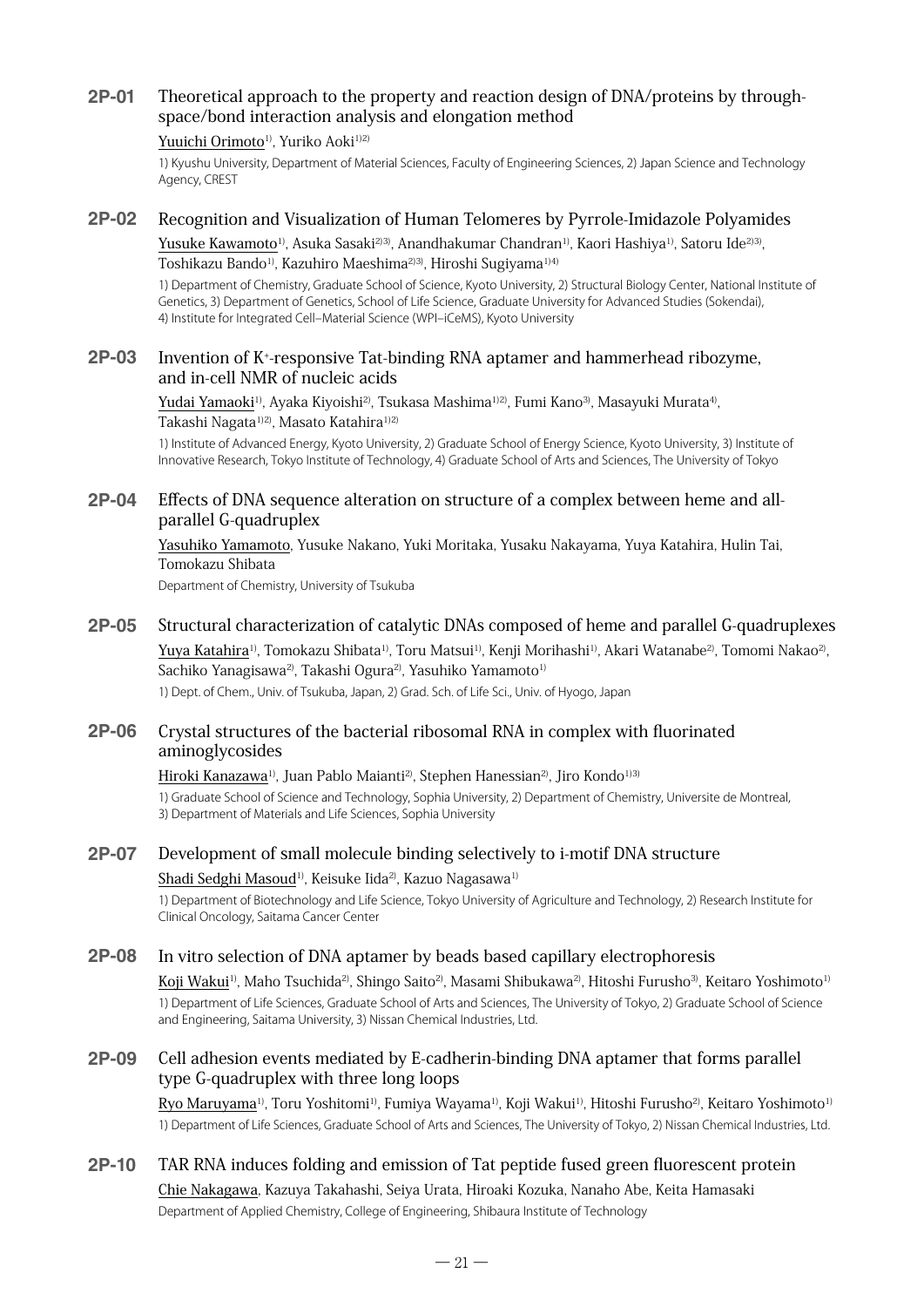#### **2P-11** Crystallographic studies of RNA-cleaving deoxyribozymes

Atsuhiko Yoshimura<sup>1)</sup>, Koichi Sugasawa<sup>2)</sup>, Jiro Kondo<sup>1)2)</sup> 1) Graduate School of Science and Technology, Sophia University, 2) Department of Materials and Life Sciences, Sophia University

#### **2P-12** Structure and Stabilization of human telomere RNA G-quadruplex in molecular crowding conditions

Hongliang Bao, Takumi Ishizuka, Yan Xu Department of Chemistry, Faculty of Medicine, University of Miyazaki

#### **2P-13** Interaction of human telomere RNA G-quadruplex and hnRNPA1

Xiao Liu<sup>1)2)</sup>, Takumi Ishizuka<sup>1)</sup>, Kei Wada<sup>1)</sup>, Keisuke Iida<sup>2)</sup>, Kazuo Nagasawa<sup>2)</sup>, Yan Xu<sup>1)</sup> 1) Department of Chemistry, University of Miyazaki, 2) Tokyo University of Agriculture and Technology

#### **2P-14** FRET proteins having Rev or Tat peptide as a linker changes their emission on response to corresponding RNA

Yusuke Ito, Atsuko Kikuchi, Yutaro Shirasaka, Syougo Yokota, Naoki Ooizumi, Kazuya Takahashi, Keita Hamasaki

Department of Applied Chemistry, Shibaura Institute of Technology

#### **2P-15** Binding of amphiphilic DNA to lipid membrane regulated by formation of higher order structures

Chikara Dohno, Hayato Yamaguchi, Shingo Makishi, Koichi Matsuzaki, Kazuhiko Nakatani Department of Regulatory Bioorganic Chemistry, The Institute of Scientific and Industrial Research, Osaka University

### **2P-16** Specific Binding between Metal Ion and Mismatched Base Pair Involving 4-Thiothymine Ayami Yaguchi<sup>1)</sup>, Ryo Akiba<sup>1)</sup>, Akira Ono<sup>2)</sup>, Hidetaka Torigoe<sup>1)</sup>

1) Department of Applied Chemistry, Faculty of Science, Tokyo University of Science, 2) Department of Material & Life Chemistry, Faculty of Engineering, Kanagawa University

#### **2P-17** Effect of Triplex DNA Formation and Triplex DNA Binding Proteins on Transcriptional Activity of T7 RNA Polymerase

Kohta Sugiyama, Kazuki Kiuchi, Hidetaka Torigoe Department of Applied Chemistry, Faculty of Science, Tokyo University of Science

### **2P-18** Target Gene Detection by Peroxidase Activity of Split G-Quadruplex/Hemin Complex with Lead Ion

Ryo Akiba, Ayami Yaguchi, Hidetaka Torigoe Department of Applied Chemistry, Faculty of Science, Tokyo University of Science

## **2P-19** Development of small molecules targeting the CUG repeats that cause myotonic dystrophy type 1

Jinxing Li<sup>1)</sup>, Jun Matsumoto<sup>1)</sup>, Li-Ping Bai<sup>2)</sup>, Asako Murata<sup>1)</sup>, Chikara Dohno<sup>1)</sup>, Kazuhiko Nakatani<sup>1)</sup> 1) Department of Regulatory Bioorganic Chemistry, The Institute of Scientific and Industrial Research, Osaka University, 2) State Key Laboratory of Quality Research in Chinese Medicine, and Macau Institute for Applied Research in Medicine and Health, Macau University of Science and Technology

#### **2P-20** Formation of a new hydrogen bonding pattern by a cyanuryl nucleoside yielding a DNA triplex

Nanae Terado<sup>1)</sup>, Akihiko Hatano<sup>1)</sup>, Mana Otsu<sup>2)</sup>, Gota Kawai<sup>2)</sup> 1) Department of Applied Chemistry, Shibaura Institute of Technology, 2) Chiba Institute of Technology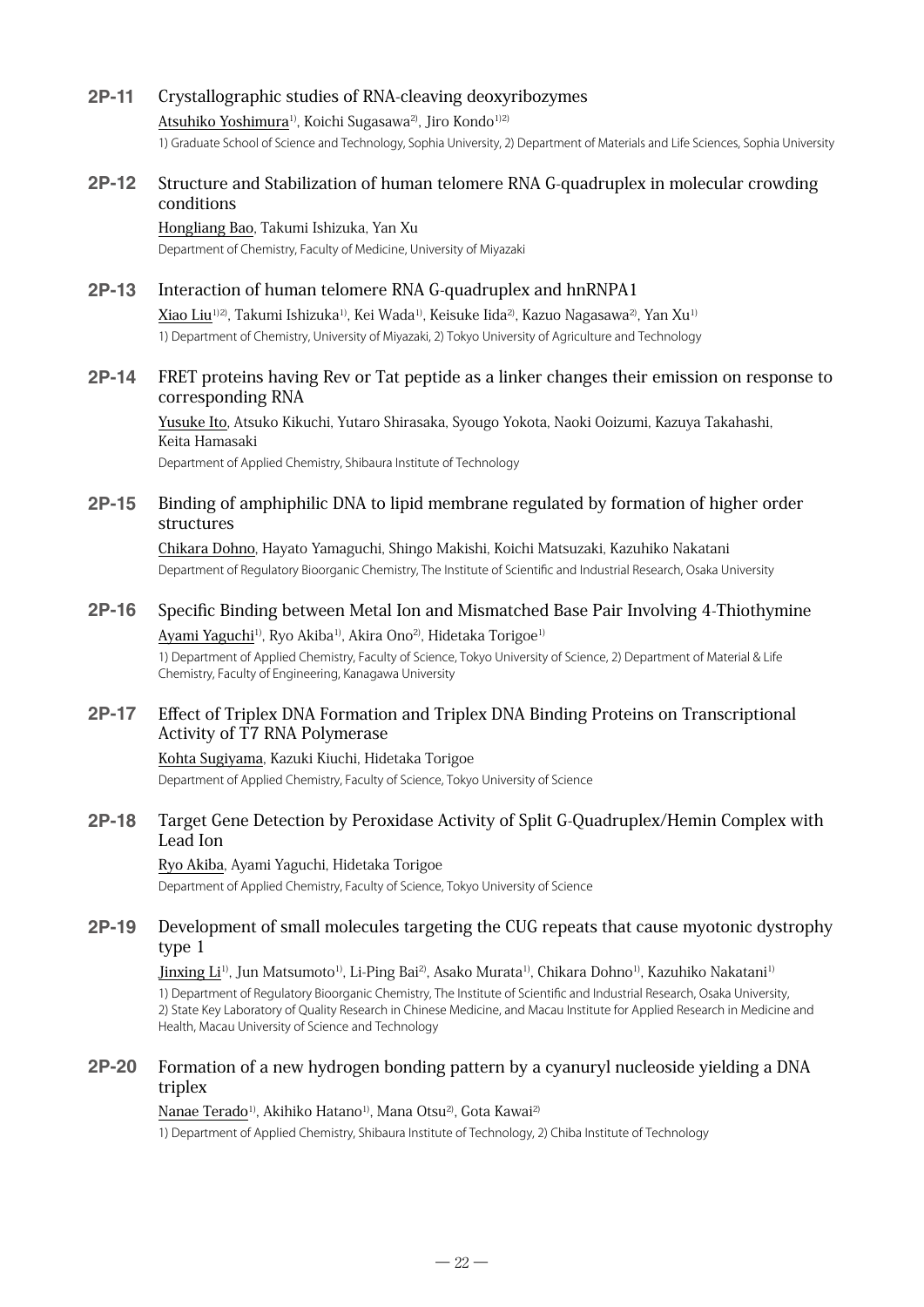## **2P-21** Interaction between Metal Ion and Mismatched Duplex DNA with 5-Hydroxyuracil or 5-Hydroxycytosine

#### Fumihiro Arakawa<sup>1)</sup>, Ayami Yaguchi<sup>1)</sup>, Akira Ono<sup>2)</sup>, Hidetaka Torigoe<sup>1)</sup>

1) Department of Applied Chemistry, Faculty of Science, Tokyo University of Science, 2) Department of Material & Life Chemistry, Faculty of Engineering, Kanagawa University

#### **2P-22** siRNA Targeting to the Kinetochore Protein D40/Knl-1 Induces Growth Inhibition and Apoptotic Cell Death in Human Cervical Cancer

#### Yuri Nagamine Urata<sup>1)</sup>, Hiroki Tanaka<sup>1)2)</sup>, Masato Takimoto<sup>1)</sup>

1) Institute for Genetic Medicine, Hokkaido University, 2) Department of Gastrointestinal Immunology and Regenerative Medicine, Asahikawa Medical University

#### **2P-23** Human p53-mutant cell lines are Susceptible to Growth Inhibition in vitro and in vivo by Targeted Knockdown of the Kinetochore Protein D40/Knl-1

Masato Takimoto<sup>1)</sup>, Fumitaka Takeshita<sup>2)4)</sup>, Yuri Nagamine Urata<sup>1)</sup>, Hiroki Tanaka<sup>1)3)</sup>, Takahiro Ochiya<sup>2)</sup> 1) Institute for Genetic Medicine, Hokkaido University , 2) Division of Molecular and Cellular Medicine, National Cancer Center Research Institute, 3) Department of Gastrointestinal Immunology and Regenerative Medicine, Asahikawa Medical University , 4) Department of Functional Analysis, National Cancer Center Research Institute

#### **2P-24** Characterization of functional RNA to perform self-cleavage reaction under Low pH condition

Nae Sakimoto, Misaki Kameno, Natsumi Sasaki, Junji Kawakami Department of Nanobiochemistry, FIRST, Konan University

### **2P-25** Structural analysis of DNAzyme possesing DNA photolyase activity by FTIR spectroscopy Yuhi Kurahashi<sup>1)</sup>, I M. Mahaputra Wijaya<sup>1)</sup>, Tatsuya Iwata<sup>1)2)3)</sup>, Hideki Kandori<sup>1)2)3)</sup>

1) Department of Frontier Materials, Nagoya Institute of Technology, 2) Department of Life Science and Applied Chemistry, Graduate School of Engineering, Nagoya Institute of Technology, 3) OptoBiotechnology Research Center, Nagoya Institute of Technology

## **2P-26** Engineering allosteric pistol ribozymes by deep sequencing Kei Takahashi, Shungo Kobori, Yohei Yokobayashi Nucleic Acid Chemistry and Engineering Unit, Okinawa Institute of Science and Technology Graduate University

#### **2P-27** Design of novel fluorescence quenching-based DNA probes for SNPs genotyping

Yoshio Saito, Takuya Takeda, Tatsuya Aso, Masaki Yanagi, Noriki Takahashi Department of Chemical Biology and Applied Chemistry, Nihon University

### **2P-28** Rapid Detection of Methylated DNA with Laminar Flow-Assisted Dendritic Amplification on a Power-Free Microfluidic Chip

Kazuki Hasegawa<sup>1)2)</sup>, Mutsuyoshi Matsumoto<sup>2)</sup>, Kazuo Hosokawa<sup>1)</sup>, Mizuo Maeda<sup>1)</sup> 1) Bioengineering Laboratory, RIKEN, 2) Department of Materials Science and Technology, Tokyo University of Science

**2P-29** Metal-responsive Bifacial Nucleobase Pairing of 5-Hydroxyuracils inside DNA Duplexes Kotaro Nishiyama, Yusuke Takezawa, Mitsuhiko Shionoya Department of Chemistry, Graduate School of Science, The University of Tokyo

## **2P-30** Highly sensitive FISH with L-DNA-tagged PCR product

#### Anri Ichiu<sup>1)</sup>, Gosuke Hayashi<sup>1)</sup>, Akimitsu Okamoto<sup>1)2)</sup>

1) Department of Chemistry and Biotechnology, School of Engineering, The University of Tokyo, 2) Research Center for Advanced Science and Technology, The University of Tokyo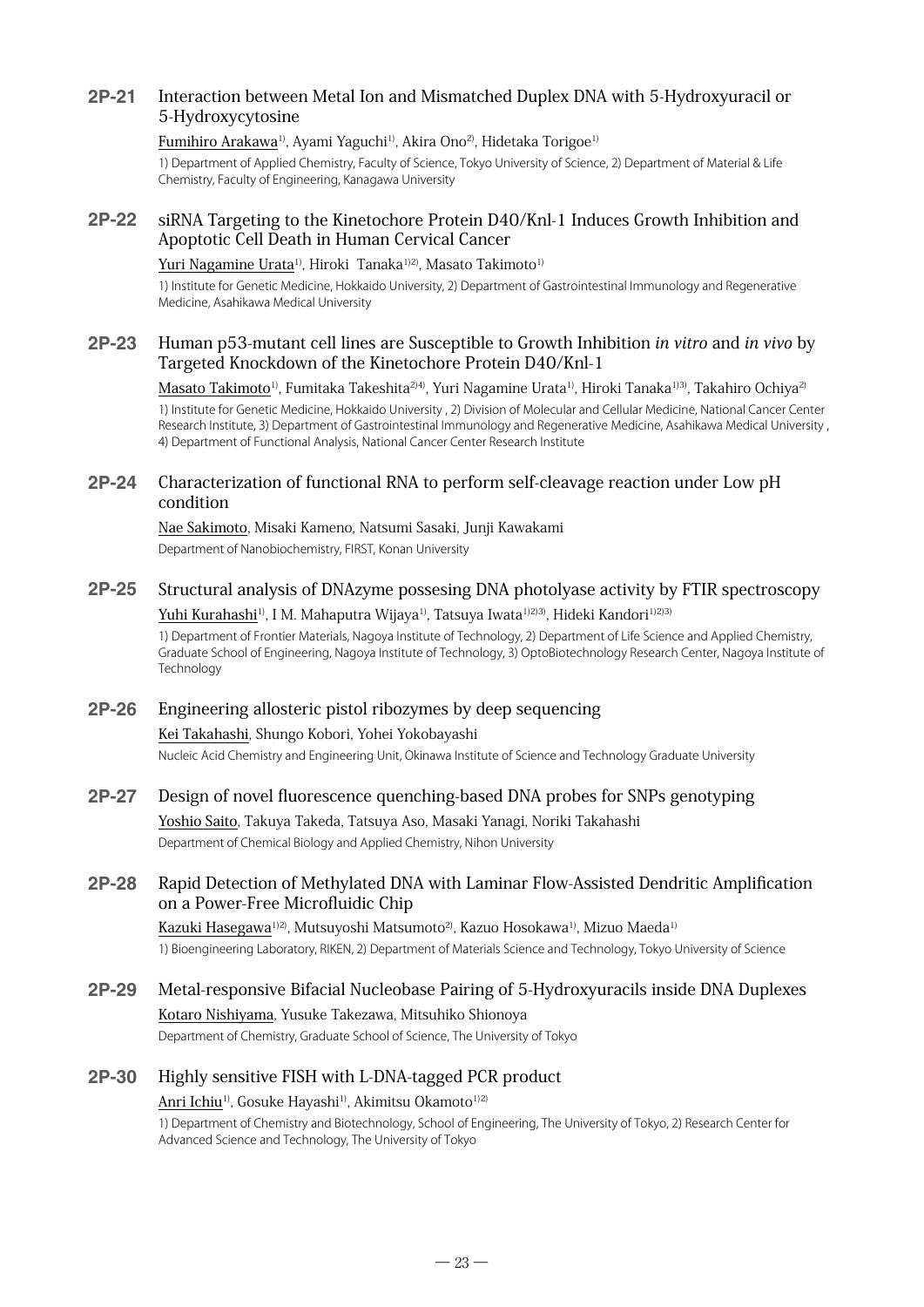#### **2P-31** Facile DNA/RNA detections using tandem repeats of a G-quadruplex as amplicons

Masayasu Kuwahara, Hiroto Fujita, Yuka Kataoka

Graduate School of Science and Technology, Gunma University

#### **2P-32** Fluorescence detection of cellular nucleotide excision repair using a probe prepared by a facile method

Hana Tawarahara, Isao Kuraoka, Shigenori Iwai Graduate School of Engineering Science, Osaka University

## **2P-33** Circularly Polarized Luminescence Emitted from Pyrene π-Stack Array on RNA Duplex Junpei Suzuki, Mitsunobu Nakamura, Tadao Takada, Kazushige Yamana

Department of Applied Chemistry, University of Hyogo

#### **2P-34** Development of a miRNA diagnostic system with LNA-conjugated solid supports and OMUpy2 probes

Yuta Sugihara<sup>1)</sup>, Kosuke Nakajima<sup>1)</sup>, Yu Watari<sup>1)</sup>, Jumpei Ariyoshi<sup>1)</sup>, Asako Yamayoshi<sup>2)3)</sup>, Akira Murakami<sup>4)</sup>, Akio Kobori<sup>1)</sup>

1) Department of Biomolecular Engineering, Graduate School of Science and Technology, Kyoto Institute of Technology, 2) The Hakubi Center for Advanced Research, Kyoto University, 3) Department of Chemistry, Graduate School of Science, Kyoto University, 4) Kyoto Pharmaceutical University

## **2P-35** Electrochemical hybridization assay for miRNA by using ferrocenylnaphthalene diimide

Shinobu Sato<sup>1)2)</sup>, Akira Nakayama<sup>1)</sup>, Yasunobu Hayashida<sup>1)</sup>, Shigeori Takenaka<sup>1)2)</sup>

1) Department of Applied Chemistry, Kyushu Institute of Technology, 2) Research Center for Bio-microsensing Technology, Kyushu Institute of Technology

#### **2P-36** Development of Dumbbell-Shaped Molecular Beacon Probes Bearing Diphenylsilylated Pyrene

Tomohisa Moriguchi, Ryohei Nakayama, Daisuke Moki, Kazuno Shinozuka Division of Molecular Science, Gunma University

#### **2P-37** Screening and characterization of aptamers for myoglobin

Yasuko Yamagishi<sup>1)</sup>, Taiki Saito<sup>1)</sup>, Mana Kanazashi<sup>2)</sup>, Hitoshi Kuno<sup>2)</sup>, Nasa Savory<sup>1)</sup>, Kaori Tsukakoshi<sup>1)</sup>, Kazunori Ikebukuro<sup>1)</sup>

1) Department of Biotechnology and Life Science, Graduate School of Engineering, Tokyo University of Agriculture and Technology, 2) DENSO CORPORATION

#### **2P-38** Development of DNA aptamers against FokI nuclease domain for genome editing

Maui Nishio<sup>1)</sup>, Koichi Abe<sup>1)</sup>, Daisuke Matsumoto<sup>1)</sup>, Kaori Tsukakoshi<sup>1)</sup>, Yoshio Kato<sup>2)</sup>, Chikashi Nakamura<sup>1)2)</sup>, Kazunori Ikebukuro<sup>1)</sup>

1) Department of Biotechnology and Life Science, Graduate school of Engineering, Tokyo University of Agriculture and Technology, 2) Biomedical Research Institute, National Institute of Advanced Industrial Science and Technology

#### **2P-39** Metal Ion-Responsive Hydrogels made of PEG-DNA copolymers prepared by Liquid phase DNA synthesis

Shizuma Tanaka, Kazuki Fukushima, Kenta Wakabayashi, Shinsuke Yukami, Akinori Kuzuya, Yuichi Ohya Department of Chemistry and Materials Engineering, Kansai University

#### **2P-40** Effect of G-quadruplex ligand on the topology of G-quadruplex forming aptamer and its affinity to the target molecules

Yuri Ikuta<sup>1)</sup>, Kaori Tsukakoshi<sup>1)</sup>, Koichi Abe<sup>1)</sup>, Taiki Saito<sup>1)</sup>, Tomomi Yokoyama<sup>1)</sup>, Keisuke Iida<sup>2)</sup>, Yue Ma<sup>1)</sup>, Kazuo Nagasawa<sup>1)</sup>, Koji Sode<sup>1)</sup>, Kazunori Ikebukuro<sup>1)</sup>

1) Department of Biotechnology and Life Science, Graduate School of Engineering, Tokyo University of Agriculture and Technology, 2) Graduate School of Science and Engineering Saitama University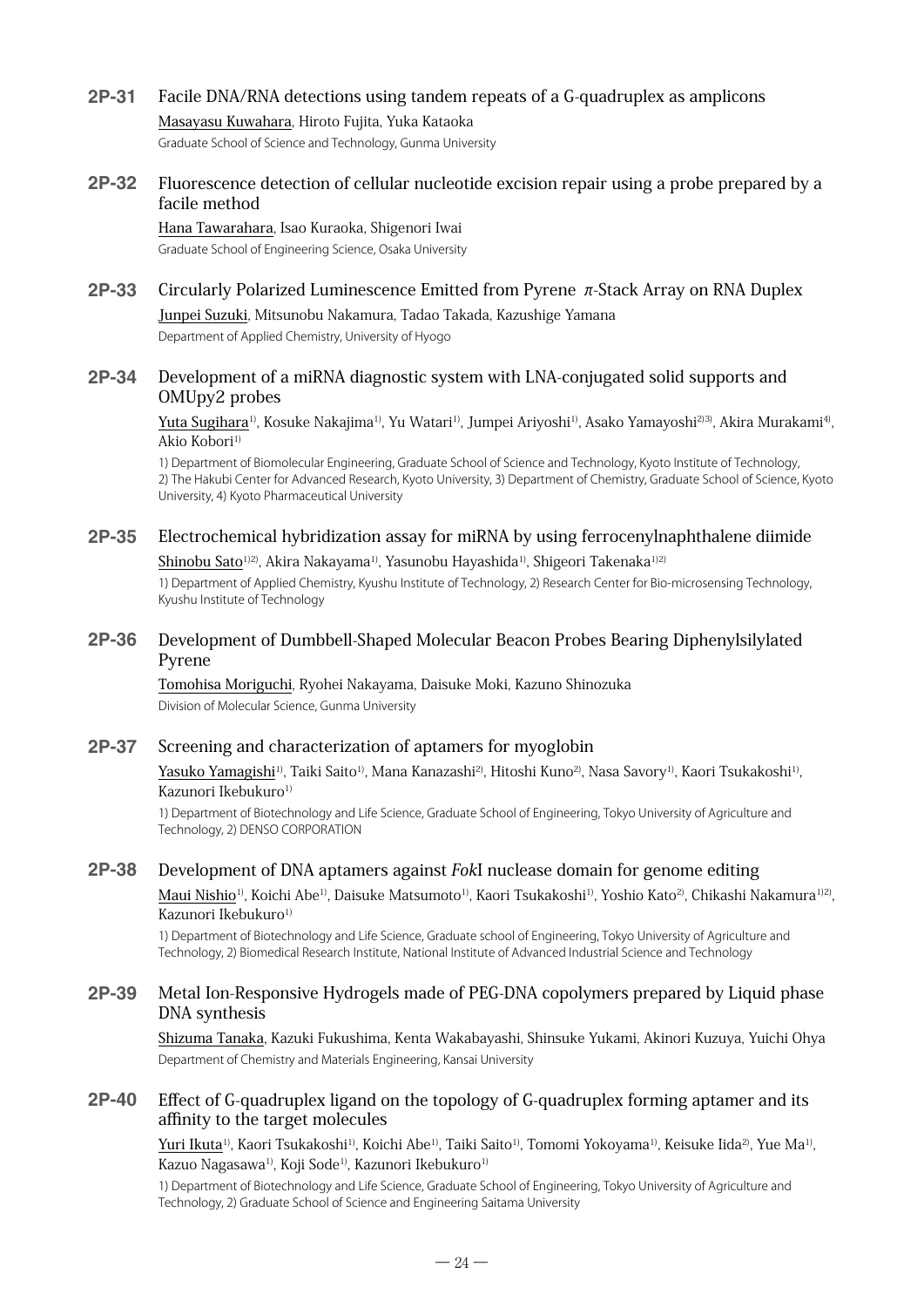#### **2P-41** Signal amplification by DNAzyme combined with RNase H

Ran An1)2), Hayato Kawai2), Hiroyuki Asanuma2), Xingguo Liang1) 1) College of Food Science and Engineering, Ocean University of China, 2) Graduate School of Engineering, Nagoya University

- **2P-42** Azobenzene-tethered amphiphilic oligonucleotides as radiation-activated drug carrier Takuma Itagaki, Ryohsuke Kurihara, Kazuhito Tanabe Department of Science and Engineering , Aoyama gakuin University
- **2P-43** Evaluation delivery of antisense oligonucleotides using PEG-modified β-glucans Daiki Ito, Yoshiya Maegawa, Shinichi Mochizuki, Kazuo Sakurai

Department of Life and Environment Engineering, The University of Kitakyusyu

#### **2P-44** Direct observation of the duplex formation and dissociation in the G-quadruplex-/i-motifforming site

Masayuki Endo<sup>1)</sup>, Xiwen Xing<sup>2)3)</sup>, Xiang Zhou<sup>3)</sup>, Tomoko Emura<sup>2)</sup>, Kumi Hidaka<sup>2)</sup>, Bodin Tuesuwan<sup>4)</sup>, Hiroshi Sugiyama<sup>1)2)</sup>

1) Institute for Integrated Cell-Material Sciences, Kyoto University, 2) Graduate School of Science, Kyoto University, 3) Wuhan University, 4) Chulalongkorn University

#### **2P-45** Preparation and Cellular Uptake of DNA/Chitosan Nanoparticles for Astaxanthin Delivery

Yingyuan Zhao, Qian Wang, Jing Li, Xingguo Liang, Baihui Wan, Yaping Zhang College of Food Science and Engineerig, Ocean Universtity of China

#### **2P-46** Efficient delivery of nucleic acid medicines using DNA nanostrucuture

#### Shuto Tokunaga<sup>1)</sup>, Shinichi Mochizuki<sup>2)</sup>, Noriko Miyamoto<sup>3)</sup>, Kazuo Sakurai<sup>4)</sup>

1) Department of Chemistry and Biochemistry, University of Kitakyushu, 2) Department of Chemistry and Biochemistry, University of Kitakyushu, 3) Department of Chemistry and Biochemistry, University of Kitakyushu, 4) Department of Chemistry and Biochemistry, University of Kitakyushu

#### **2P-47** Preparation and evaluation of DNA-Chitosan nanocomplex as novel drug carriers

Jing Li, Yingyuan Zhao, Yaping Zhang, Lei Guan, Ping Dong, Xingguo Liang College of Food Science and Engineerig, Ocean Universtity of China

#### **2P-48** Analysis of β-glucan receptor for DDS application of SPG/DNA complex

Nobuaki Fujiwara<sup>1)</sup>, Hiroto Izumi<sup>2)</sup>, Shinichi Mochizuki<sup>1)</sup>, Shohei Nagao<sup>1)</sup>, Yasuo Morimoto<sup>2</sup>), Kazuo Sakurai<sup>1)</sup>

1) Department of Chemistry and Biochemistry, The University of Kitakyushu, 2) The University of Occupational and Environmental Health, Japan

#### **2P-49** Organizing three-dimensional DNA origami components into a crystalline structure having pores with designed geometry

#### Yuki Suzuki<sup>1)2)</sup>, Ibuki Kawamata<sup>2)</sup>, Satoshi Murata<sup>2)</sup>

1) Frontier Research Institute for Interdisciplinary Sciences, Tohoku University, 2) Deptartment of Robotics, Graduate School of Engineering, Tohoku University

#### **2P-50** Novel Drug Delivery System for targeting circulating microRNA

Asako Yamayoshi<sup>1)2)</sup>, Yusuke Kishimoto<sup>2)3)</sup>, Rie Tamura<sup>4)</sup>, Chie Muramatsu<sup>4)</sup>, Akio Kobori<sup>3)</sup>, Eishi Ashihara<sup>4)</sup>, Akira Murakami4)

1) The Hakubi Center for Advanced Research, Kyoto University, 2) Department of Chemistry, Graduate School of Science, Kyoto University, 3) Graduate School of Science and Technology, Kyoto Institute of Technology, 4) Department of Clinical and Translational Physiology, Kyoto Pharmaceutical University

#### **2P-51** Immunity control by crosslinked-nanogel consist of two types back bone CpG-ODN

Noriko Miyamoto, Kazuo Sakurai, Shinichi Mochizuki

The university of Kitakyushu